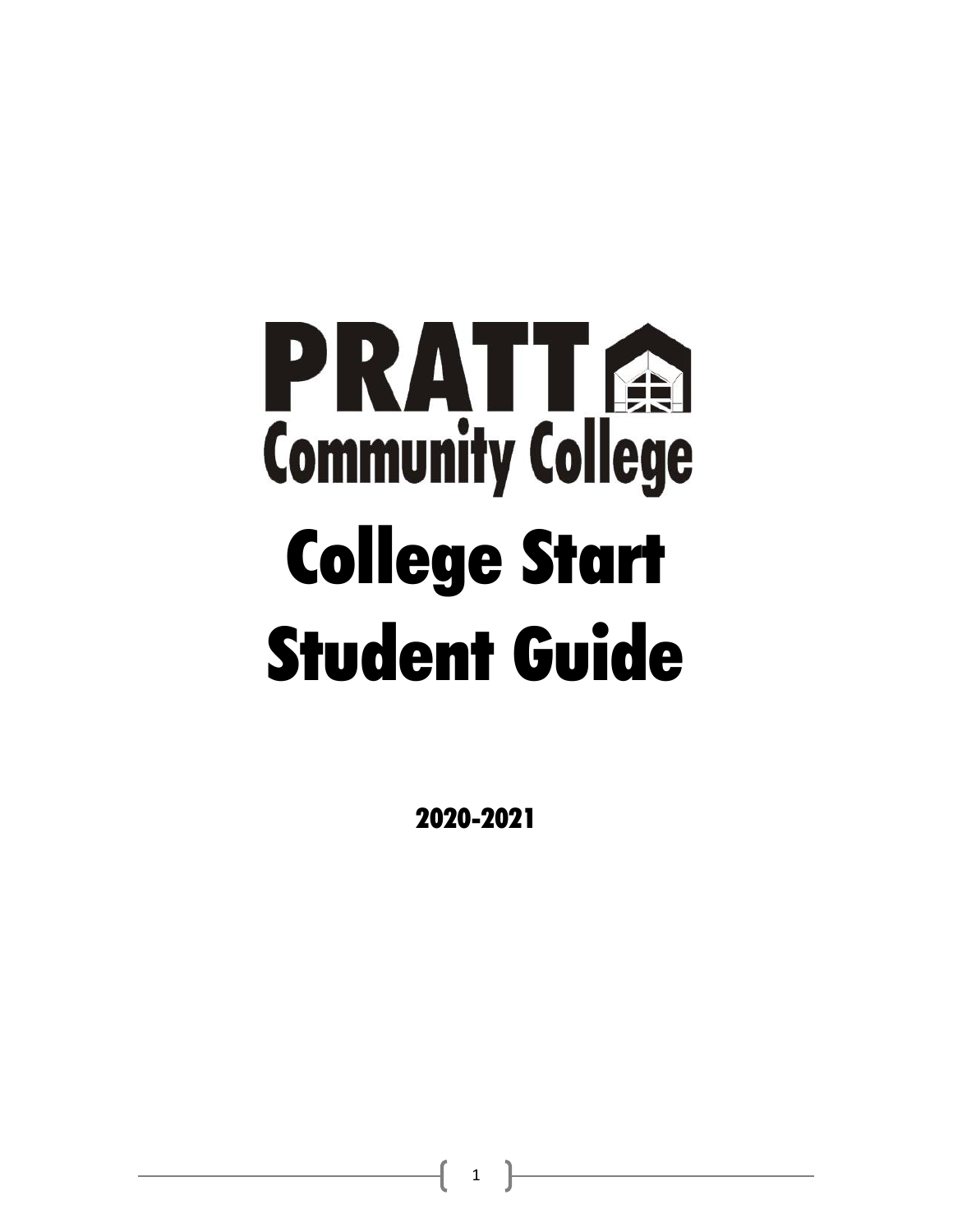### TABLE OF CONTENTS

#### Page 3: Welcome to PCC

#### Page 4: Transfer Information

Transfer Equivalencies from Pratt Community College

Course Transfer

Reverse Transfer

#### Page 5-6: Eligibility and Responsibility

**Definition** 

Eligibility Requirements

Admissions Requirements

Student Responsibilities

Payment and Financial Responsibilities

#### Page 7-10: Enrollment

**Definition** 

Enrollment Process

Self Service

Student Email

Enrollment Window

Adding/Dropping Classes

**Attendance** 

Transferring Schools

Grades and Privacy

Incomplete and Grade Appeals

Transcript request

Important Dates

Course Syllabus

#### Page 10-11: Earn as You Learn Scholarship

#### Page 11: PCC Contact Information

 $\begin{bmatrix} 2 \end{bmatrix}$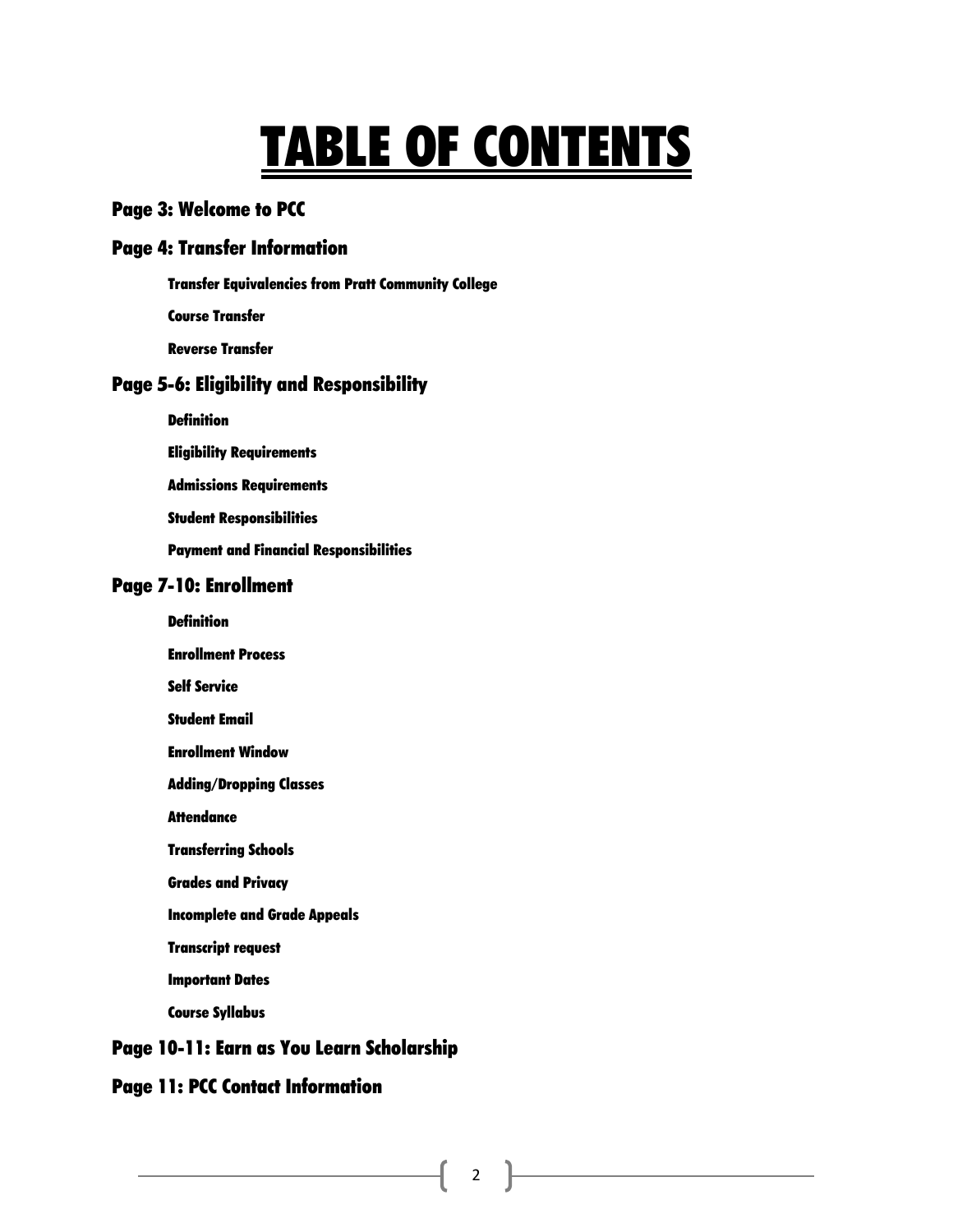# Welcome to the Pratt Community College College Start Program!

This is an opportunity for high school sophomores, juniors and seniors to earn college credit while still in high school. This handbook is designed to answer your questions about the requirements, expectations, processes and services available to you as a college student through concurrent enrollment.

We are delighted you have chosen to get a head start on your college education by participating in the College Start Program at Pratt Community College.

We wish you the best for an excellent semester. We are sure you will not only learn a great deal, but you will have a great experience as well.

HS/CTE College Start Program

Pratt Community College

620.450.2217

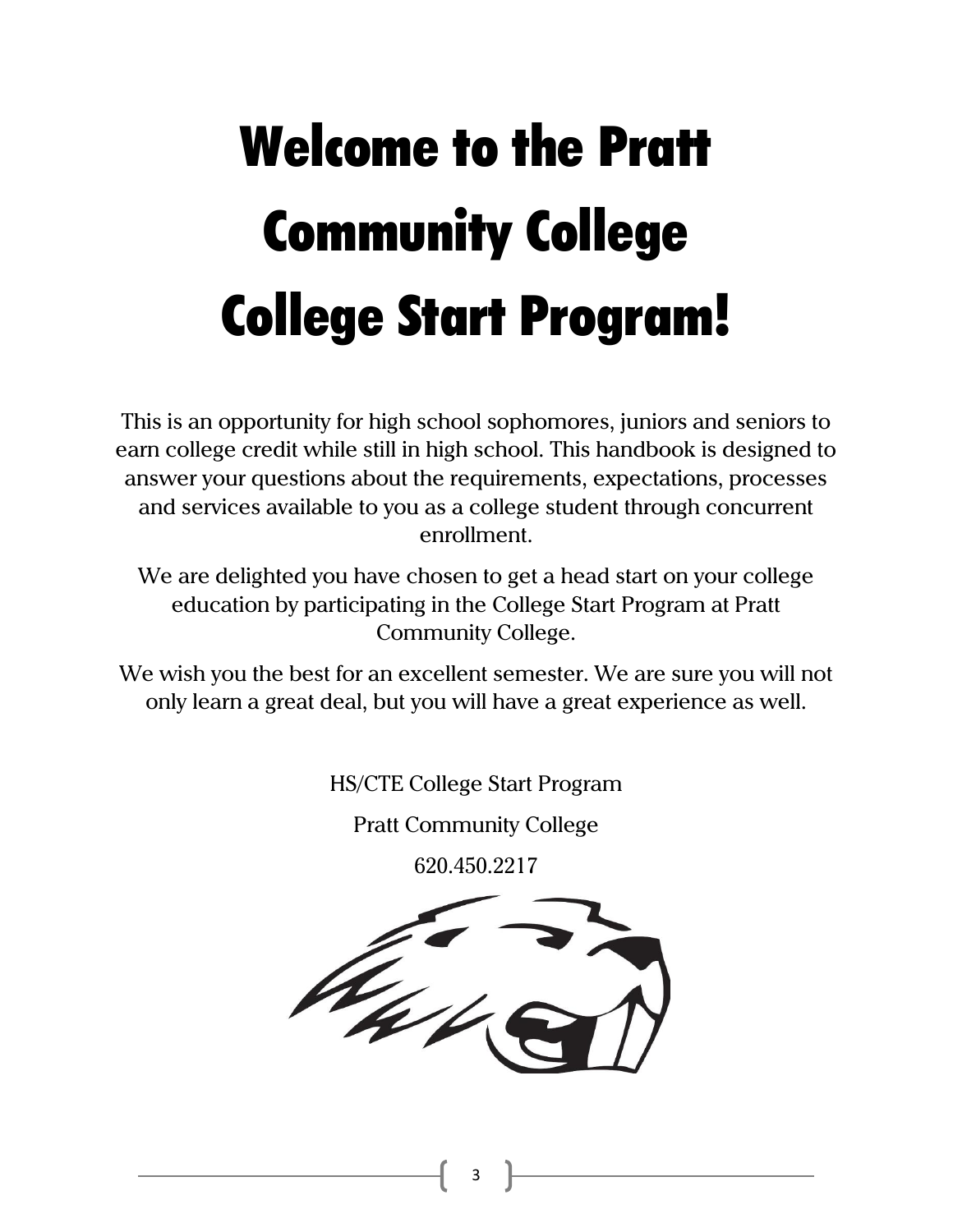# Transfer Information

#### **Transfer Equivalencies from Pratt Community College**

If you are planning to attend another college after PCC, you will need to know how your classes will transfer.

Kansas Board of Regents has taken the guess work out of college transfer within the Kansas' public community colleges, technical college and universities listed at [http://www.kansasregents.org/academic\\_affairs/transfer-articulation.](http://www.kansasregents.org/academic_affairs/transfer-articulation)

#### **Course Transfer**

There is a growing list of courses approved by the Kansas Board of Regents for guaranteed transfer among all Kansas public postsecondary institutions. From College Algebra and English Composition I & II, to Public Speaking and Art History I & II, a student who completes a course listed as a guaranteed transfer course at any Kansas public community college, technical college, or university can be certain that he or she can transfer that course to any other Kansas public institution in pursuit of a degree or credential. The system wide course matrix can be found at [http://www.kansasregents.org/resources/PDF/Academic\\_Affairs/TAAC/FY\\_2015/KRSN\\_](http://www.kansasregents.org/resources/PDF/Academic_Affairs/TAAC/FY_2015/KRSN_Matrix_5-2017.pdf) Matrix 5-2017.pdf

#### **Reverse Transfer**

Students who transfer to a Kansas public university from a Kansas public community college or technical college (or vice versa) are eligible for Reverse Transfer, which allows for the attainment of any associate degree for which one is eligible along the way to additional certificates and degrees. Within a student's first semester, those who transfer coursework from a public university, community college or technical college will be notified if they are eligible to be considered for reverse transfer degree status, and which courses are needed to finish the related degree. Students who then complete the coursework for a given associate degree will be eligible to receive that degree, administered automatically by correspondence between the new institution and the university, community college or technical college the student last attended. For additional information about transfer courses visit: [http://www.kansasregents.org/transfer\\_articulation](http://www.kansasregents.org/transfer_articulation)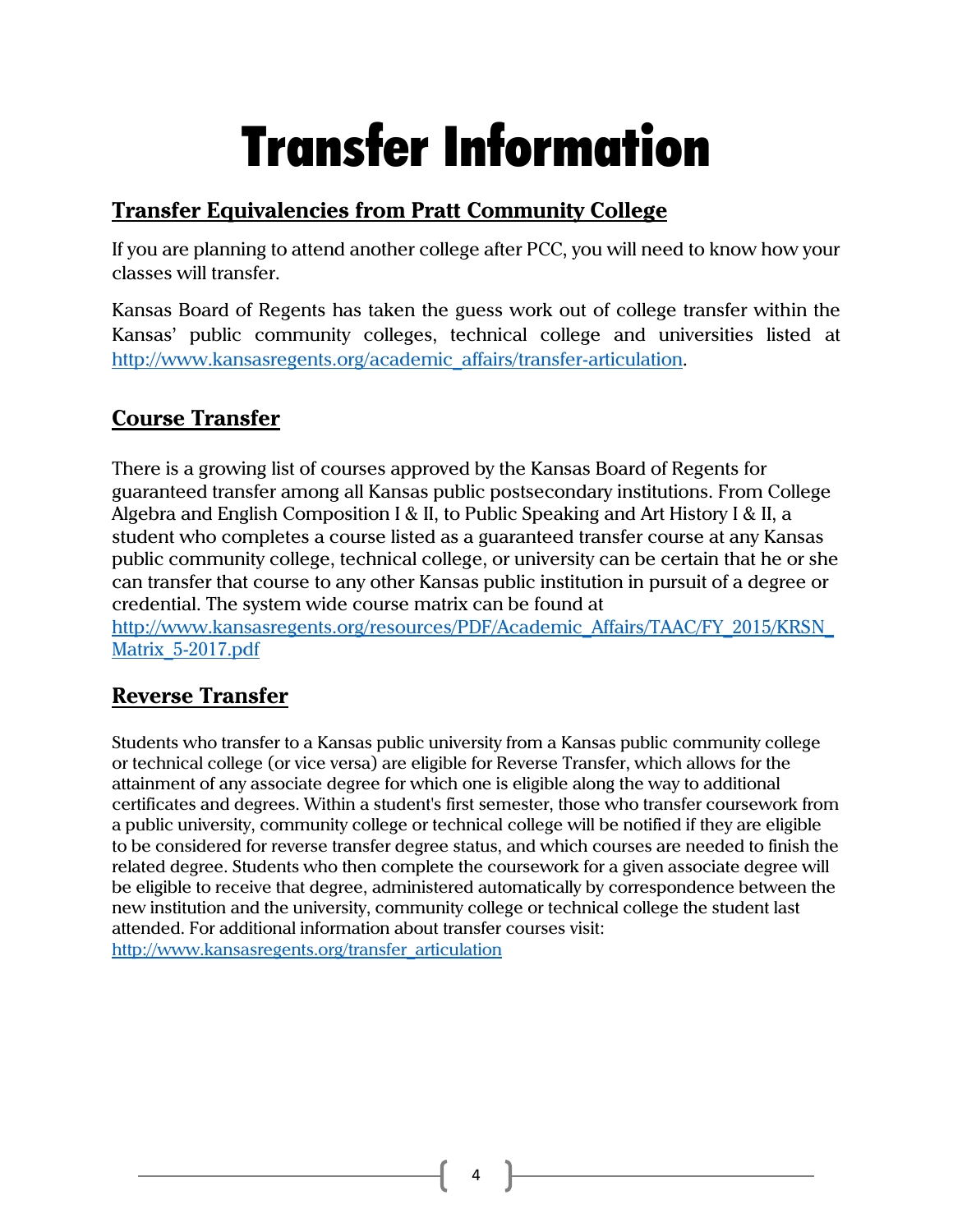# Eligibility, Admission & Responsibility

#### **College Start Definition**

A College Start course is a college course taught either at a high school, through Pratt Online, or on a Pratt Community College campus by a college approved instructor. These college courses can be accepted by the high school to satisfy specific high school requirements, but at the discretion of the high school administration.

#### **Eligibility Requirements**

Students wishing to take advantage of College Start enrollment opportunities must be in grades 10, 11 or 12. A student in grade 9, who has been designated as "gifted", may enroll only upon submission of a completed and current Individualized Educational Plan (IEP) which includes a recommendation for college enrollment as part of the IEP. A student's IEP must be submitted to the College Start Office before, or at the time of, enrollment.

All students must be approved for enrollment and meet required placement test scores for college admission. The high school principal must authorize the student's enrollment.

#### **Admission Requirements**

- 1. Complete a College Start Application at [http://prattcc.edu/department/college](http://prattcc.edu/department/college-start-college-credit-high-school-students)[start-college-credit-high-school-students](http://prattcc.edu/department/college-start-college-credit-high-school-students)
- 2. Access Self Service account and enroll in Self Service Reset Password Management (SSRPM)
- 3. Submit Accuplacer or ACT scores for any Math, English or Chemistry enrollment
- 4. Submit College Start Parent Permission Form
- 5. Complete enrollment through student's Self Service or EduKan account

#### **Student Responsibilities**

- The student is responsible for all tuition, fees, textbooks and supplies for courses in which they enroll.
- The student is responsible for dropping/withdrawing from a course by the stated college deadline, using either the provided drop form or via email, if they do not

 $5 \quad \}$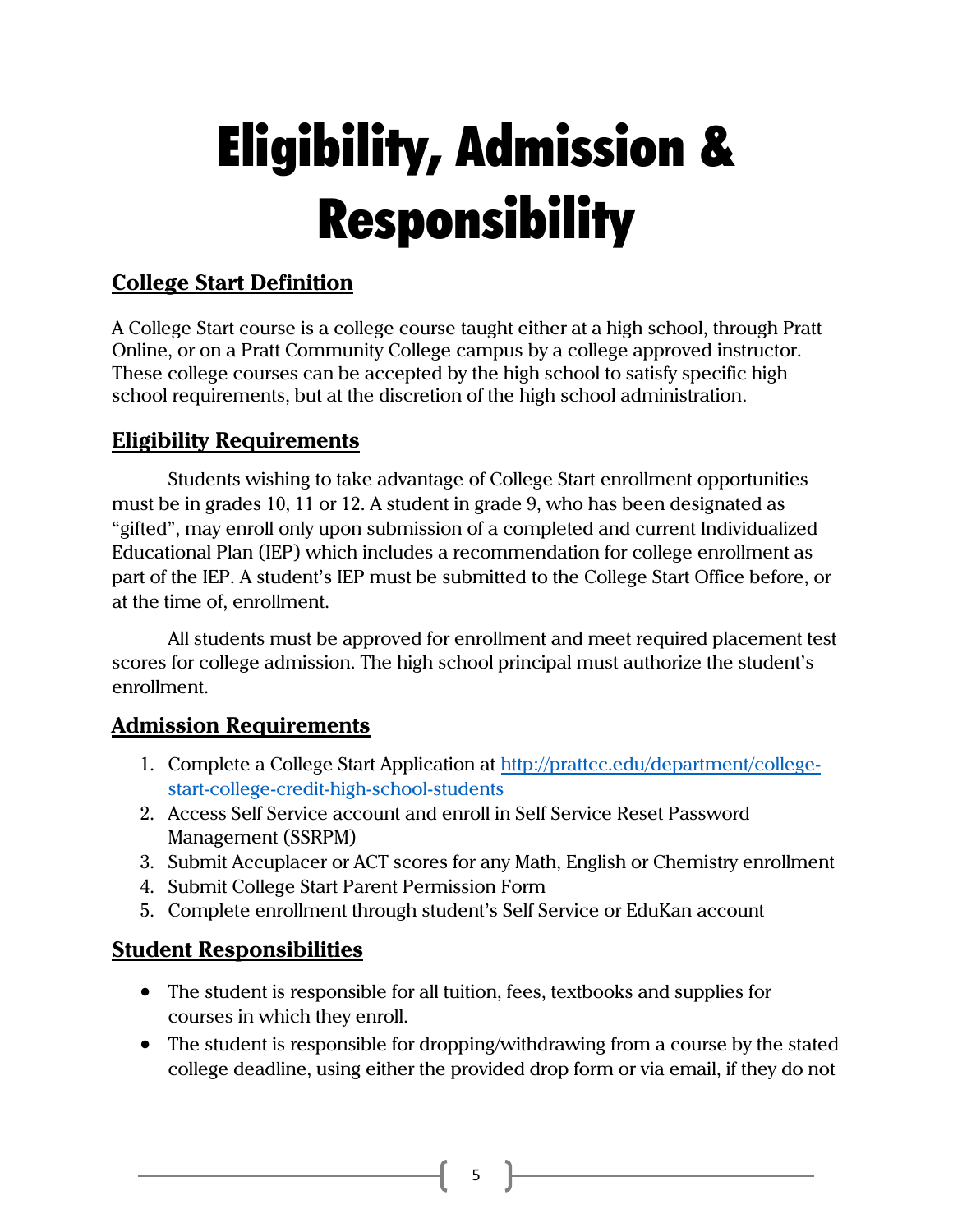wish to continue the course for college credit. **Dropping the course at the high school does not drop the student from the college course**.

- The student must notify their high school counselor, or person responsible for college start enrollment, before dropping or withdrawing from a course.
- The student is responsible for requesting their PCC college transcript to be sent to other colleges or universities. This can be done online at [www.prattcc.edu/transcript](http://www.prattcc.edu/transcript)

#### **Payment and Financial Responsibility**

2020-2021 Tuition and Fees\* for College Start courses are as follows:

| High School Classes          | \$89/ credit hour  |
|------------------------------|--------------------|
| <b>Pratt Online Classes</b>  | \$89/ credit hour  |
| <b>PCC Campus Classes</b>    | \$89/ credit hour  |
| <b>Edukan Online Classes</b> | \$150/ credit hour |
| <b>CTE Classes</b>           | Free of Tuition**  |

\*Cost for Tuition and fees are subject to change.

\*\*Career and Technical Education classes (CTE) are tuition free, but still may have some minimal fees associated with them. See the Excel in CTE course listing for current course fees.

Students are expected to set up a payment plan, or pay in full, before the first class session. If a student has not set up a payment plan, or paid for classes, they will receive a letter after the start of class stating they must pay or drop the class. The students will have two weeks to do so. Payments can be setup and made through the students Self Service account, or by calling the Business Office at 620.450.2134. Students with unpaid balances at the end of the semester will not have grades or transcripts released or be able to enroll for the upcoming semester.

High school students are not eligible for Federal Financial Aid or scholarships. They are eligible to enroll in Career Technical Education courses tuition free through SB155. In order to qualify for CTE courses, the student must have legal permanent Kansas residency.

**Textbooks:** Textbooks are a legitimate expense for all college students. This cost is the responsibility of the student. Some high schools elect to purchase PCC textbooks for use. Students must be aware if their school does not supply textbooks, they will need to purchase the book by the first class period. Students who purchase textbooks from the PCC bookstore may sell them back at the end of the semester. Textbook rental (at a lower cost than purchase) is available for some textbooks. Rental books must be returned by the deadline or a bookstore hold will be placed on the student's account.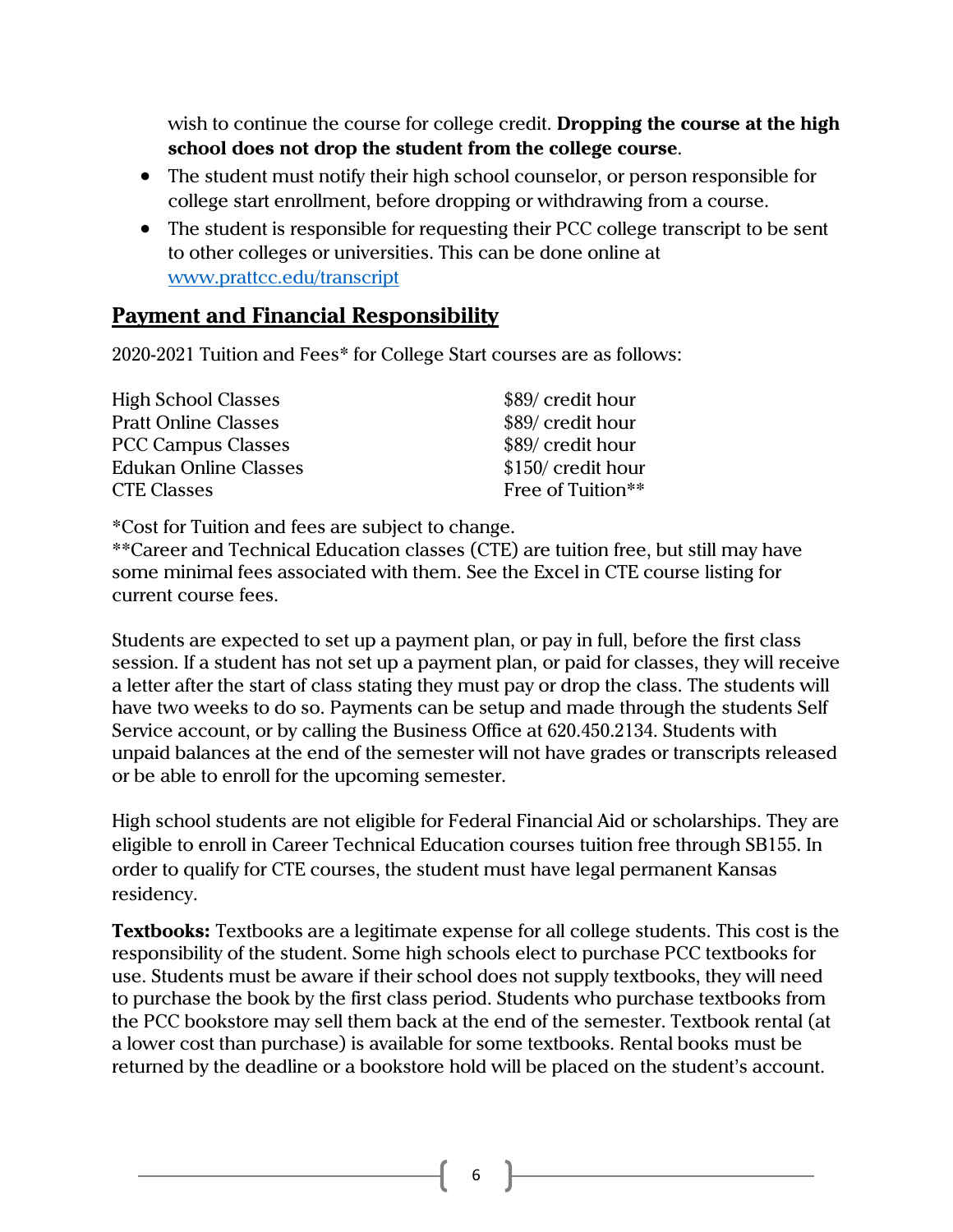## Enrollment

#### **Enrollment Process**

Students must complete placement (ACT or ACCUPLACER) prior to enrollment in math, English or Chemistry with qualifying scores. Placement testing information can be found at [http://prattcc.edu/college-start-college-credit-high-school-students/college](http://prattcc.edu/college-start-college-credit-high-school-students/college-start-placement-scores)[start-placement-scores](http://prattcc.edu/college-start-college-credit-high-school-students/college-start-placement-scores) .

College Start enrollment must be completed online through the student's Self-Service account. Before a student is given access to enroll, a College Start Parent Permission form must be completed and submitted to the College Start office. The College Start Parent Permission form can be found at [http://prattcc.edu/college-start-college-credit](http://prattcc.edu/college-start-college-credit-high-school-students/college-start-forms)[high-school-students/college-start-forms.](http://prattcc.edu/college-start-college-credit-high-school-students/college-start-forms) Permission from the High School Principal and Counselor will be obtained by the Director of HS/CTE College Start. Students with holds on their account (owe money or have not returned rental books from prior semesters) will not be allowed to enroll. Full payment must be received before enrollment can be opened.

**Students cannot receive credit for courses they have taken in the past without enrolling. There is no "retroactive" credit. A student must enroll in the course before the end of the enrollment window (see policy below), or with instructor permission within the first week of the course, to receive credit.** 

High school enrollment dates and deadlines may not be the same as those for PCC concurrent courses, but the college dates and deadlines will apply to concurrent courses.

#### **Self-Service**

Students will be given initial access to their Self-Service accounts to enroll after their College Start Application has been processed. Instructions for enrollment and password resets can be found online at [http://prattcc.edu/college-start-college-credit](http://prattcc.edu/college-start-college-credit-high-school-students/college-start-forms)[high-school-students/college-start-forms.](http://prattcc.edu/college-start-college-credit-high-school-students/college-start-forms) Instructions will also be provided to students during College Start enrollment session held at their high school each semester.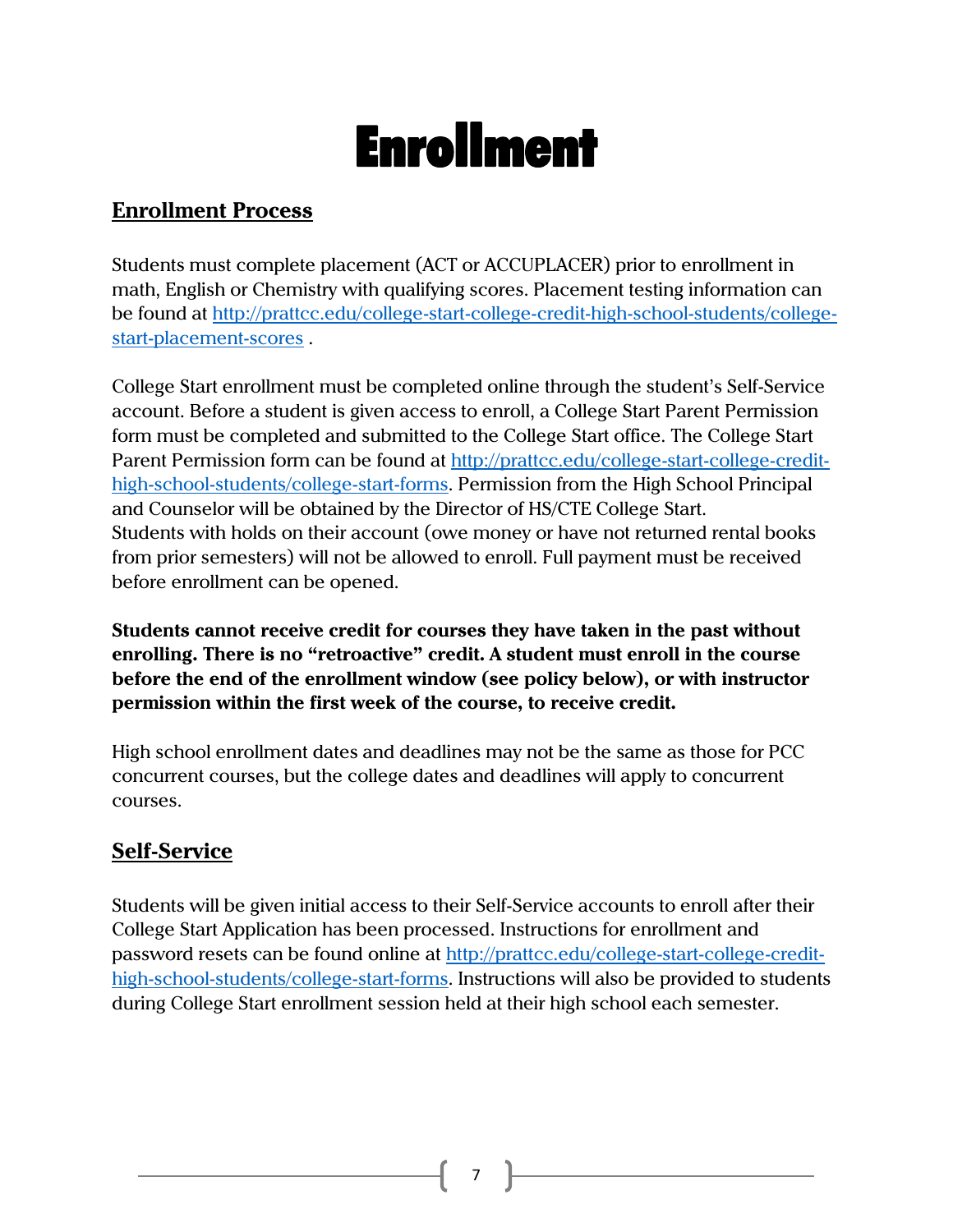#### **Student Email**

Each student is provided a prattcc.edu email address through Office365. Access to email accounts can be found at [http://prattcc.edu/about-pcc/login.](http://prattcc.edu/about-pcc/login) Instructions for logging in can be found on Step 9 of the Self Service Setup Guide at <http://prattcc.edu/college-start-college-credit-high-school-students/college-start-forms>

#### **Enrollment Window**

Pratt Community College believes class attendance is important to student success. All students are expected to be enrolled and attend all sessions of every course.

A student may add a class only with the approval of the class instructor, and the student's advisor, up to five business days after the start date of the class\*. After that point, no late enrollment will be allowed.

If a registered student has not attended at least once during the window, the student may be administratively dropped from the class. Students enrolled in an online course who do not show evidence of class participation (completion of first assignment, participation in initial discussion boards, etc.) within five business days of the start date may be administratively dropped from the course.

Full semester courses, dropped within the first full week after the first day of PCC oncampus classes, will be refunded at 100 percent. Courses dropped after the first full week of PCC on-campus classes will not be refunded. If personal circumstances warrant exceptions from the published tuition and fee refund policy, a student may seek a written waiver. The refund date can be found the Learning Calendar and will be provided each semester by the Director of Admissions & HS/CTE College Start.

#### **Adding or Dropping a Class**

It is the student's responsibility to drop a course. High School students who add or drop courses should make sure the high school counselor is aware of any changes the student is making in his/her schedule and that appropriate approvals are in place. Students who do not drop a course and fail to attend or submit work will receive the grade they earn for the course. A drop form must be completed and submitted to the College Start office. The College Start drop form can be found at <http://prattcc.edu/college-start-college-credit-high-school-students/college-start-forms>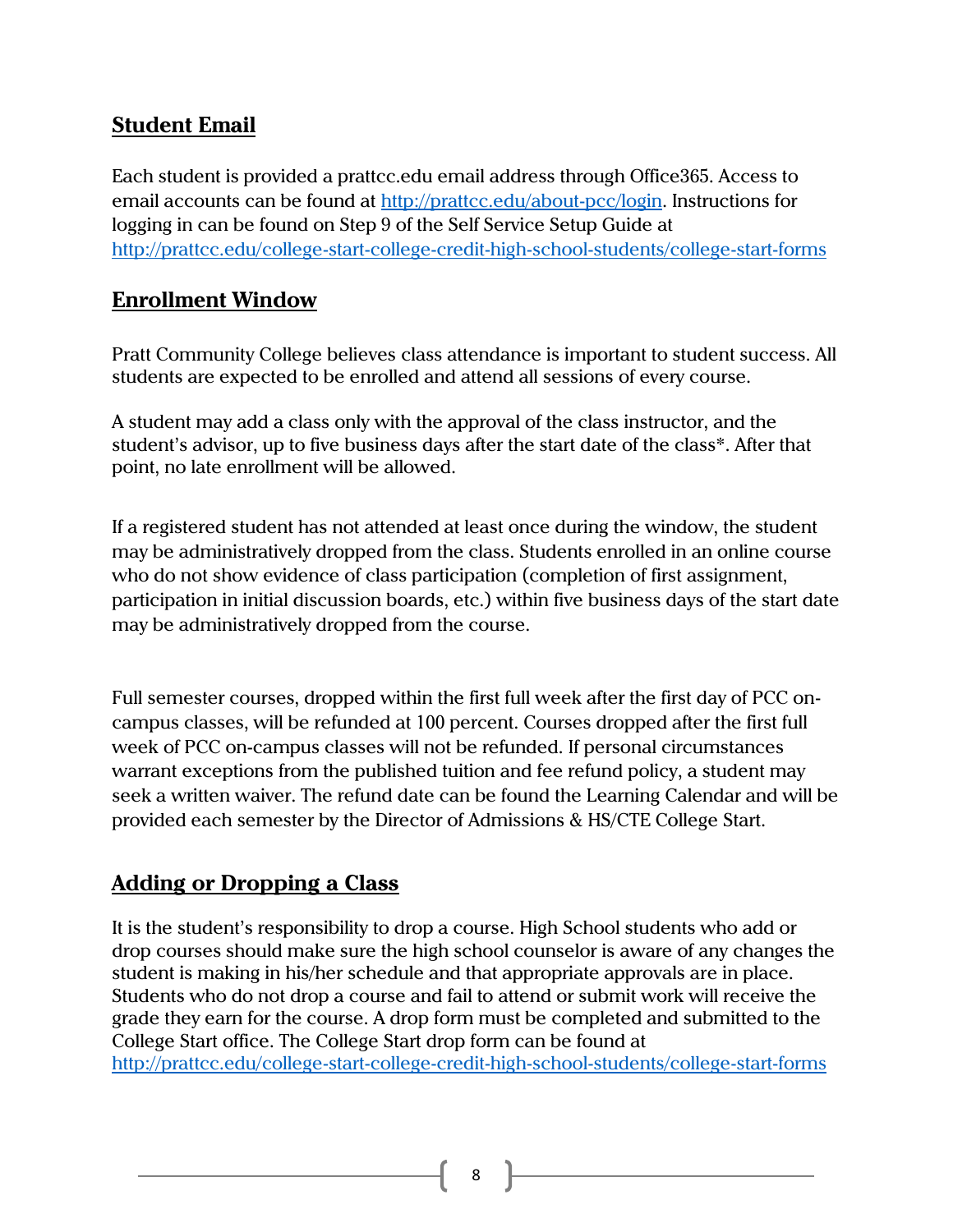#### **Attendance**

Regular class attendance is important for success in college classes. Students who miss class for numerous high school activities may benefit from taking regular high school classes rather than college classes due to the higher level of academic rigor and expectations for college courses. The attendance policy for students is set by the instructor and is included on the course syllabus that is handed out on the first day of class. Students should discuss any absence with their instructor in advance of the absence as this may affect their grade. High school activities are not automatically excused.

#### **Transferring Schools or Leaving Pratt Service Area**

Students who change schools during the semester can sometimes be switched to a concurrent course at their new school if there is a comparable one. As this is not always the case, appropriate transfers will be considered on an individual basis. Students who transfer out of the Pratt CC Service Area during the semester may drop the course before the drop/withdrawal date deadline; otherwise they will receive the grade earned.

#### **Grades and Privacy**

Students access their grades through the Self-Service in the sites gradebook. Parents of high school students are not given access to the online system due to Federal Education Rights to Privacy Act laws which guarantee privacy of student information and release to a third party, including the student's parents. Students must not give their ID/password to anyone**.** Instructors of college courses are not allowed to discuss student matters with parents unless the student has completed a Consent to Release Information form through the Office of Admissions.

#### **Incomplete and Grade Appeal**

Under certain circumstances, an instructor may grant an "incomplete" to a student for one semester, e.g.--extended hospitalization or illness. An incomplete is not allowed for students who have failed to meet the deadlines for regular course work and simply want "more time". A student who does not complete the agreed upon coursework within the specified time will receive a grade of "F". Grade appeals can be made within 120 days of completing the course, and must follow the established PCC procedure, listed in the PCC Student Handbook at:

<http://prattcc.edu/sites/default/files/pdfs/student-handbook-20162017.pdf>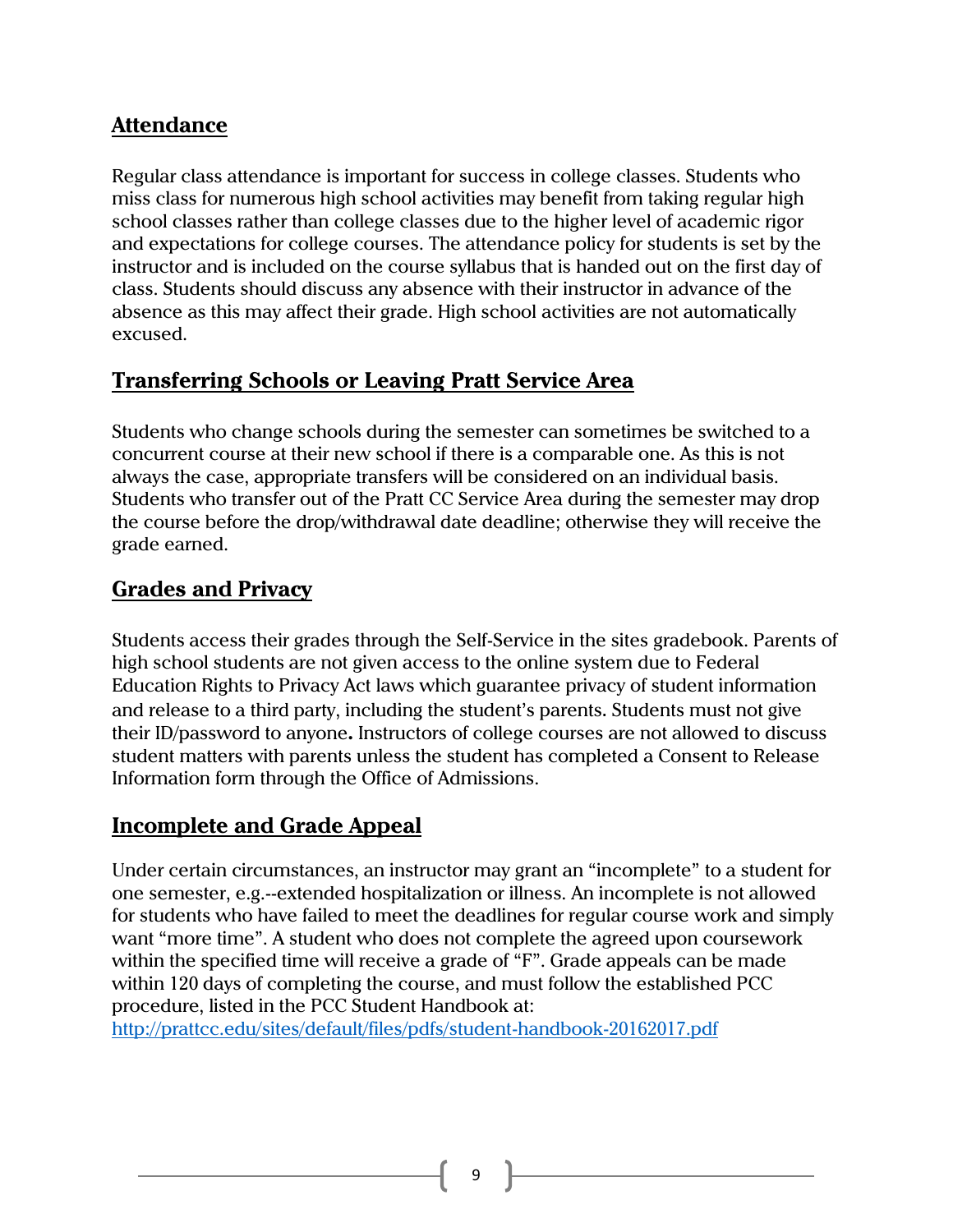#### **Transcript Requests**

Students must request their PCC transcripts to be sent to other colleges after high school graduation. High school transcripts do not reflect college credit hours. There is a \$12.00 fee for each transcript requested.

#### **Important Dates**

Important dates can be found in the Learning Calendar at [http://prattcc.edu/sites/default/files/pdfs/20182019-learning-calendar-12318\\_0.pdf](http://prattcc.edu/sites/default/files/pdfs/20182019-learning-calendar-12318_0.pdf)

#### **Course Syllabus**

Each course has a syllabus which outlines course requirements, expected learning outcomes, grading and attendance policies each student is expected to follow. Instructors are required to review this document with students at the beginning of the course to ensure student understanding.

### Earn as You Learn Scholarship

The Earn as You Learn Scholarship (EYLS) is awarded to each student who earns an "A" or "B" in a College Start class. Up to nine (9) scholarship credits may be earned per semester. Each credit hour of scholarship earned will be credited to the student's account at Pratt

Community College. Guidelines for the scholarship are as follows.

1. The student must receive an "A" or "B" to qualify for the credits. No other grades qualify.

2. The **scholarship can only be used once you graduate from high school**. Per federal law, a person may not receive any scholarships as a high school student. 3. The scholarship may not be used for summer or evening classes before the

student's graduation from high school.

4. The tuition credits will expire two (2) years after the high school graduation date. 5. This earned scholarship may be used at any PCC site for any type of class. The EYLS credits must be applied before any other scholarships are applied.

6. The EYLS awards are not transferable. The award is good through Pratt Community College only.

7. Students are responsible for all College Start costs and for all summer and/or full time enrollment costs which are not covered by the scholarship.

The Earn as You Learn Scholarship Program was established to help provide a way for students to earn a substantial portion of their own college education costs, to serve as an incentive for students to achieve their best academic performance, and to provide a